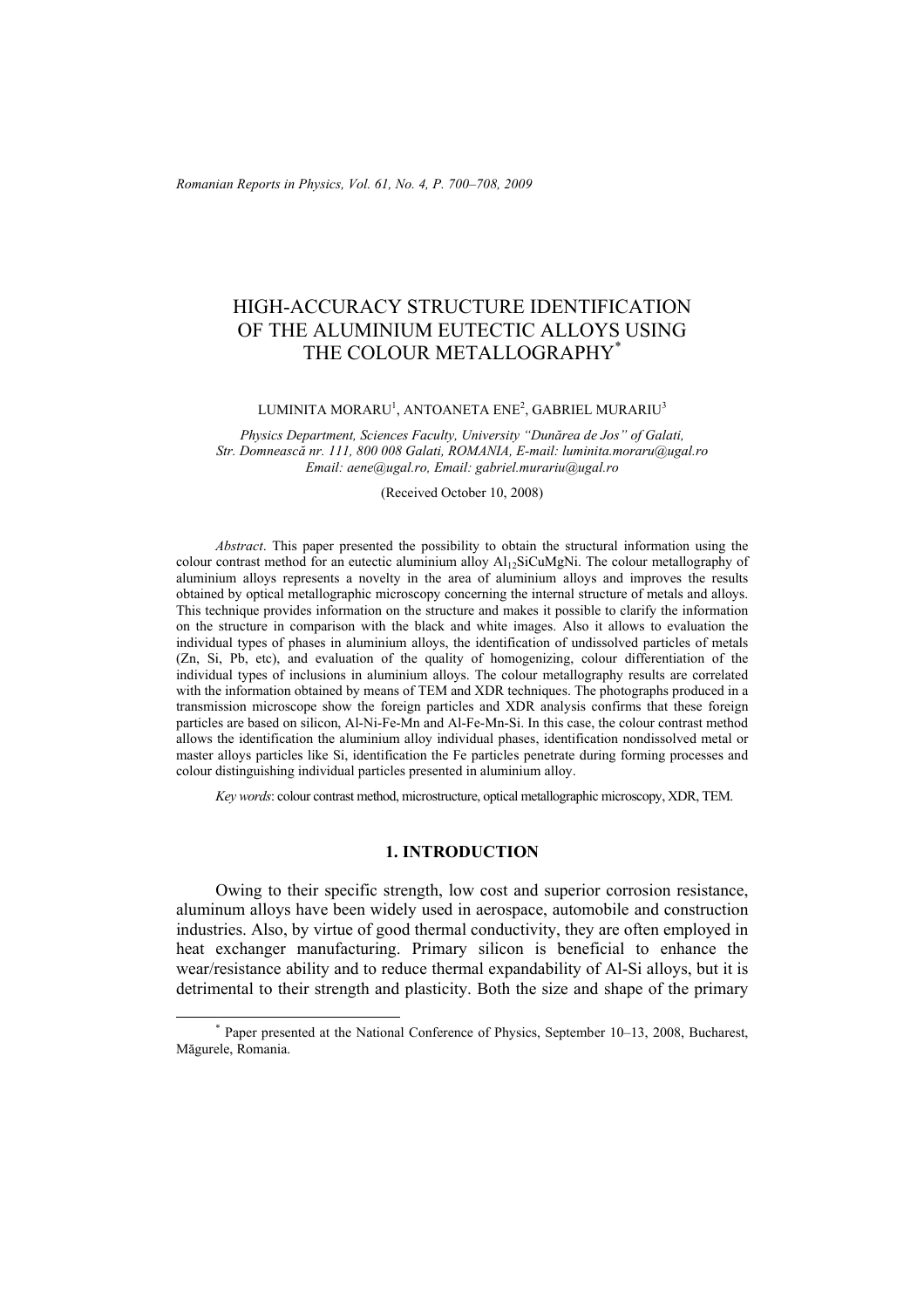silicon phase determine the mechanical properties of the alloy [1-3]. The aim of the present work is to study the nature of the phases in an  $Al<sub>12</sub>SiCuMgNi$  eutectic alloy using the colour contrast method. X-ray diffraction (XDR) has been combined with transmission electron microscopy (TEM) to investigate the grain size and phase structure in eutectic alloy. It was confirmed that many phases are formed during the solidification process. The colour metallography technique is a set of procedures of optical metallographic microscopy utilizing the color contrast as a source of new information on the structure in comparison with classical approaches. The information and identification capacity concerning the structure are improved by the colour contrast, which can be obtained by the surface treatment of metallographic specimens (colour etching, vapour deposition) or by treatment of the surface of specimens (anodic oxidation) and using the additional devices of optical microscope (polarized light, Normanski prism) [4]. This method can be use to build up a database on phases forming during solidification process. Despite of these advantages, the extent of application of colour contrast in metallography of aluminium alloys is limited. TEM and XDR have proved the structural information obtained using the colour contrast method for an eutectic aluminium alloy analyses.

## 1.1. THE COLOUR CONTRAST METHOD APPLIED IN THE METALLOGRAPHY OF ALUMINIUM ALLOYS

Optical metallographic microscopy is the main method of examination of the structure of the materials. It is used the examination of the reflected light from planar sections of metallic samples by means of an optical light microscope. This method allows examining and evaluating the structure of metallic samples of the order 1 to  $10^3 \mu$ m.

The colour contrast can be natural or induced and there are several methods for obtaining the colour contrast in the metallography of aluminium alloys [4]:

- The method of illumination of the specimen-polarized light;
- The method of surface preparation of the specimen-colour etching;
- The method of surface treatment of the specimen-vapour deposition of the interference layer.

During the casting process, a large amount of defects can be appearing. These defects affect both the macrostructure and the microstructure of aluminium alloys. The inclusions are regarded as foreign particles undissolved in aluminium. These inclusions (like oxide films, oxides of metals, nitrides, borides, carbides, remnants of moulding mixtures, etc) are undesirable in the melts because they decrease the quality of materials (the forming capacity of materials, impair the mechanical properties and corrosion resistance, etc). Colour metallography of aluminium alloys provides information on the structure and makes it possible to clarify the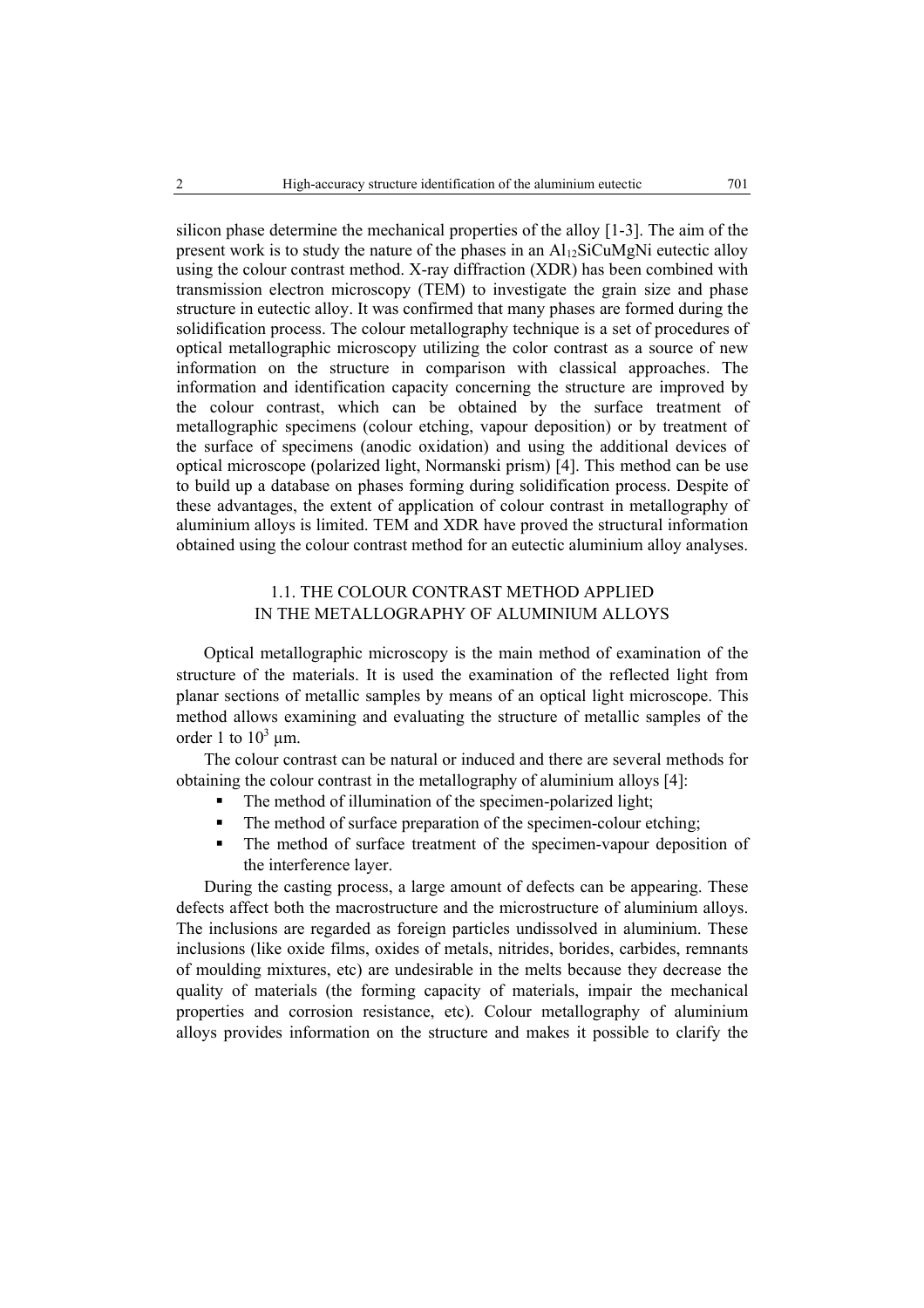information on the structure in comparison with the black and white images. This method allows to evaluation the individual types of phases in aluminium alloys, the identification of undissolved particles of metals (Zn, Si, Pb, etc), and evaluation of the quality of homogenizing through colour differentiation of the individual types of inclusions in aluminium alloys.

The colour metallography results are correlated with the information obtained by means of TEM and XDR techniques. The TEM technique is used in the analysis of thin foils of aluminium alloys and allows obtaining important information about the substructure.

## **2. EXPERIMENTAL PROCEDURE**

## 2.1. EXPERIMENTAL SETUP

Measurements have been made on samples of Al12SiCuMgNi with the composition, Si (12-12.2)%, Cu (1.1-1.3)%, Mg 1.3%, Mn 0.4%, Ni 1%, Ti 0.1% and impurities,  $Fe < 60$  PPM and  $Zn < 20$  PPM. The crucible is contained within a concentric stainless steel thermal shield. In addition, it is know that rapid solidification can better reflect the relationship between the structure of the melt and the microstructure after solidification, so the casting method used include normal permanent crucible casting and solidification under cooling rates. The crystallization process takes place during a controlled cooling by varying the air debit sent all around the crucible. The melt overcooling degree ∆*T* is detected by a chromel-alumel thermocouple encased in a quartz sheath of 1.7mm (outer diameter) placed at the center of the melt and a digital millivoltmeter type TR6656. The temperature measurement precision is 0.01°C. After solidification, transverse sections were cut from ingot ends and in central portion. The remaining portions were sectioned longitudinally for microstructure examination. The microstructure was observed by means of optical microscopy and transmission microscopy after metallographic preparation and etching. The phases as observed in the microstructure were identification using diffraction analysis (XDR).

#### 2.2. COLOUR ETCHING IN ALUMINIUM ALLOYS

Both the reaction on the surface of metallographic section and the colour etching agent act in the formation of a transparent film important for interference coating. The thickness of this coating depends mainly on the chemical composition of the materials of the section and the etching conditions. The most important etching conditions are etching time, etching agent type, etching temperature and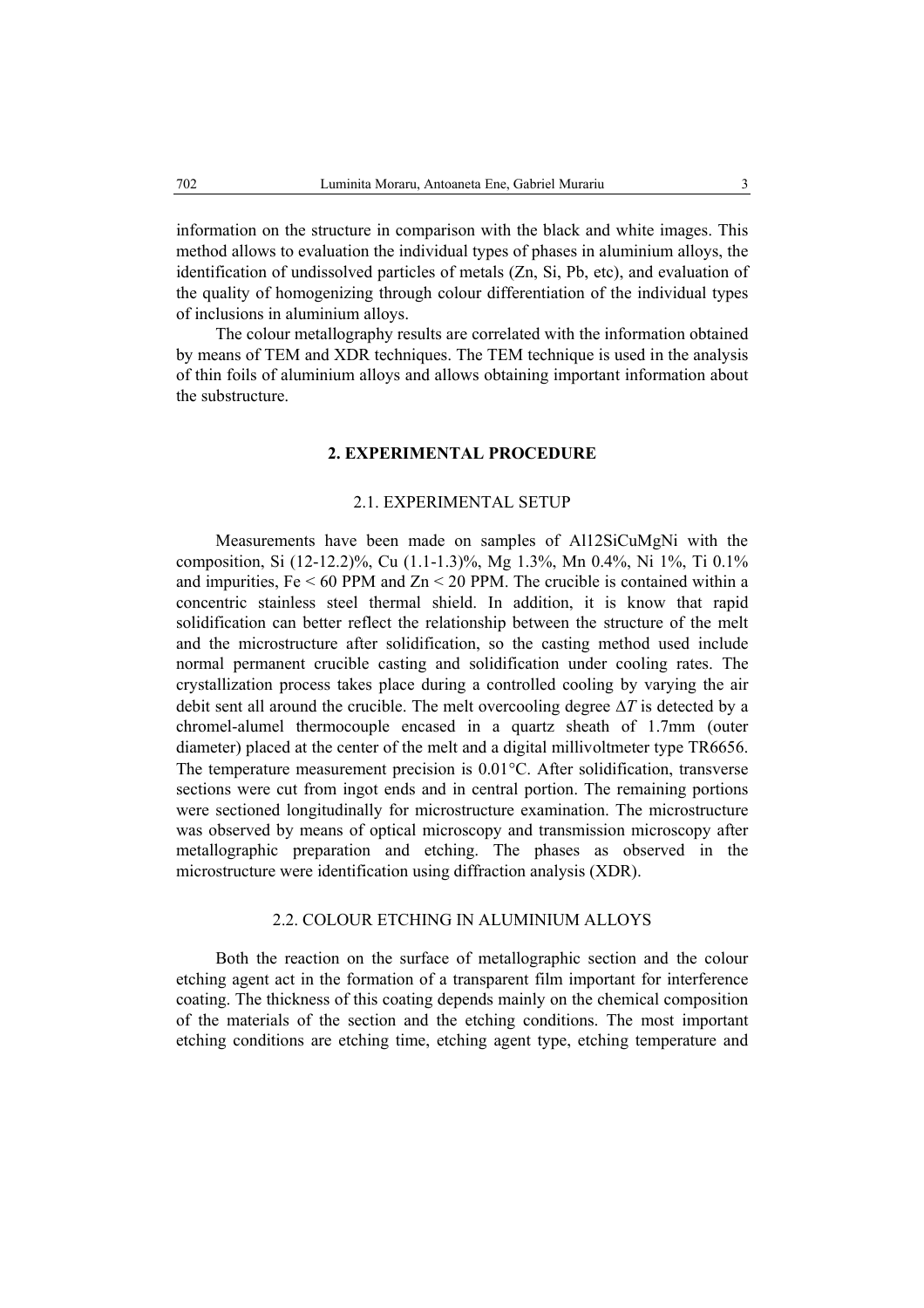conditions of the prepared metallographic section. The different colours are produced as a result of the interference light and are depended on the thickness of the film and the individual microlocations of the structure [4].

 For aluminium alloys there are a large number of etching agents that can be used in metallographic analysis. In case of eutectic AlSi12CuMgNi alloy, colour etching was carried out by conventional procedure: the composition of etching agent was 8 g KMnO<sub>4</sub> + 2 g NaOH + 200 ml distilled water. The preparation and application of etching agent: solution will be use maximum 2–3 hours after preparation and the etching time 20 s to 1.5 min. The section prepared in this way was examined in an optical microscope in light field.

## **3. RESULTS AND DISCUSSION**

The photographs show the structure of the cast condition of AlSi12CuMgNi alloy. Microstructural observations present in Figs. 1 and 2 (a and b) displaying the matrix of an Al-Si eutectic phase, an AlFeMnSi phase, silicon particles, AlSiMn and AlNiFeMn phases. The XDR peaks confirmed the phases as observed in the microstructure of this AlSi12CuMgNi alloy. It is a non-modified eutectic silumin whose structure contains an eutectic in the form of needles of  $Si + \alpha$  solid solution and large particles of undissolved silicon in the form of plates (Fig. 1). During the alloying procedure, violations of certain technological conditions may result in insufficient dissolution of the alloying elements and in formation of large independent particles. This effect appears when alloying elements present higher melting points than aluminium, so the solubility in aluminium of these elements is limited. Silicon is typical case.



Fig.1 – An optical micrograph of the cast structure of the AlSi12CuMgNi alloy indicating the presence of large particles of silicon and a branched intermetallic phase based on AlFeMnSi (×200).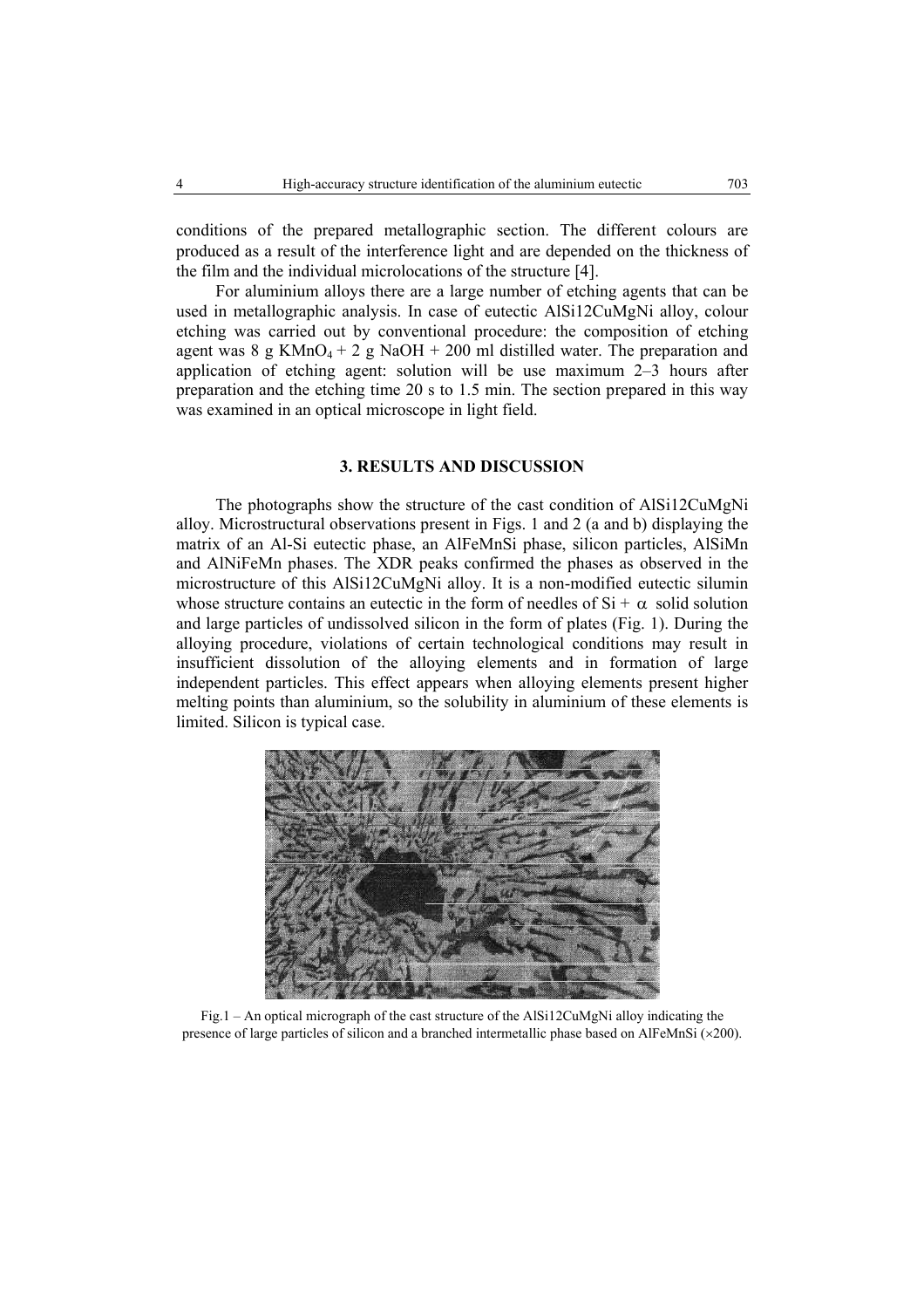

Fig. 2 – (a and b). Optical micrographs of the cast structure of AlSi12CuMgNi alloy indicating branched light and black intermetallic phases based on AlSiMg (bright) and AlNiFeMn (black).

These undissolved particles are unacceptable inclusions due to their effects: they cause local inhomogeneity of the materials, may initiate cracking, they deplete the main material in the alloying elements, and these large particles decrease the mechanical and fatigue properties of the materials.

In Figs. 3 (a and b) are presented the cast structure of AlSi12CuMgNi alloy after colour etching. Fig. 3a shows a structure with a large blue silicon particle, light blue phase of AlFeMnSi and a brow solid solution. Fig. 3b shows a structure with large branched dark blue AlSiMg phase.





Fig. 3 (a and b) – The cast structure of AlSi12CuMgNi alloy after colour etching.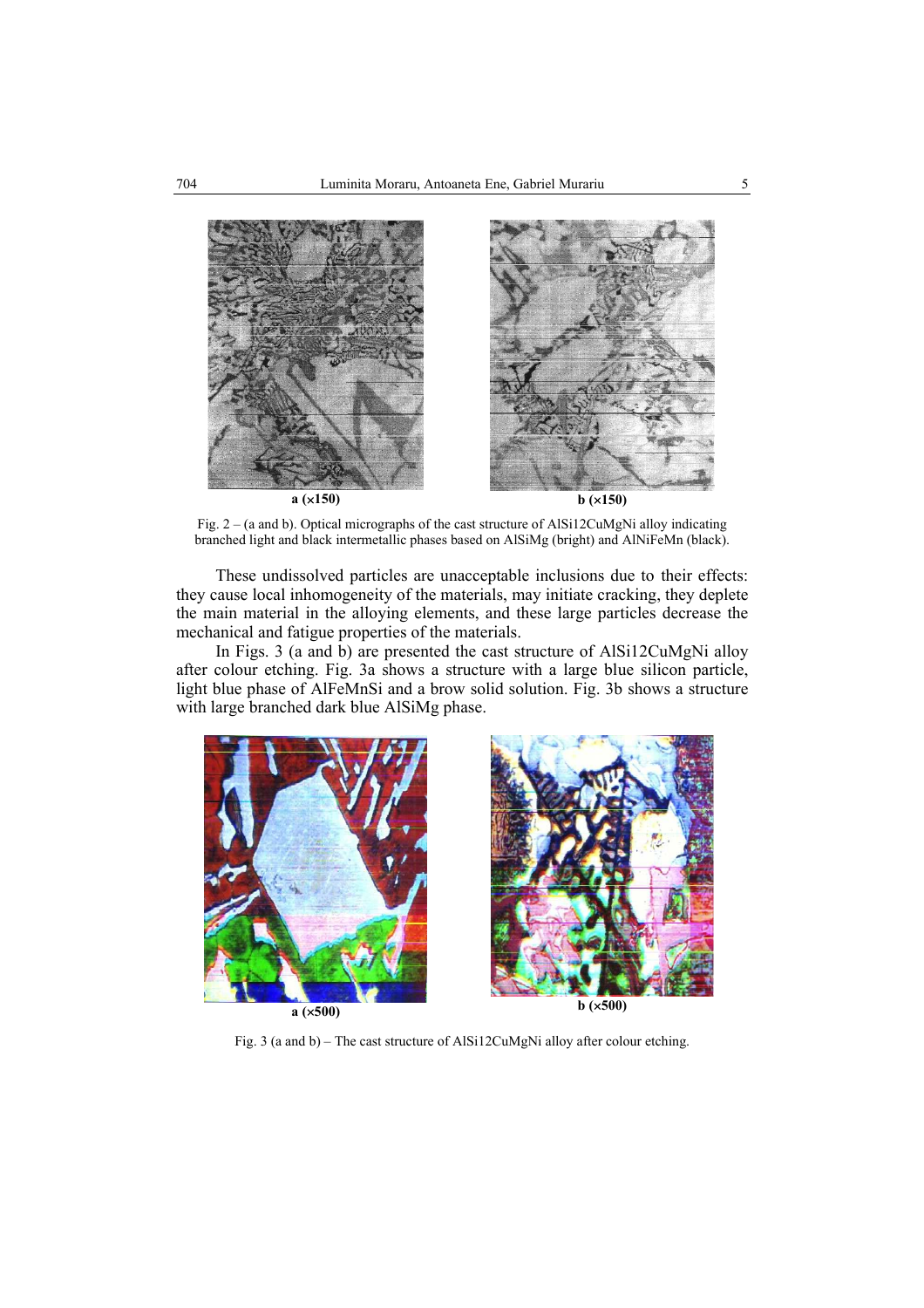To determine the origin of the foreign particles and the different phases existing in structure of eutectic silumin alloy, the material was subjected to XDR analysis in a transmission electron microscope. Figures 4 and 5 show the photographs of a foreign particle produced in a transmission microscope and XDR analysis and confirm that the foreign particle is based on Al-Ni-Fe-Mn and Al-Fe-Mn-Si. In this case, the colour contrast method allows the identification the aluminium alloy individual phases, identification nondissolved metal or master alloys particles like Si, identification the Fe particles penetrate during forming processes and colour distinguishing individual particles presented in aluminium alloy.

The temperature effect on the structure is one of the factors to modify the size and shape of the primary silicon. The onset temperature of nucleation exclusively determines the primary solidifying phase that depends on the cooling rate, the number of nucleation sites and the catalytic factors. These microstructures suggesting that the segregation of Si atoms is not very heavy and this process is strengthened at higher temperatures. Shingo *et al.* [5] found an interesting phenomenon of a "separated eutectic" occurring during unidirectional solidification of an Al12pctSi eutectic alloy with strong electric-magnetic stirring and some primary silicon appeared. Momono [6] also found that continuous convection flow intensified the gravity segregation of the primary silicon in an Al12pctSi eutectic alloy. The segregation can be attributing to convection transport, although in some cases, the segregation was due to sedimentation occurring during melting. It is not clear whether the segregation results from convection during solidification or from sedimentation during melting.

These results also show the possibility of segregation of Si atoms under additional forces like stirring and convection flow, somewhat similar to the controlled cooling of the molten metal. The possibility that fluid flow could disrupt the crystal bonding is negligible. The shear forces resulting from natural convection flow of melted metal are too weak to disrupt the bonding process during solidification, so these forces are not sufficient to break small dendrite arms (Figs. 2, 3 and 5). The structure exhibited a dendritic morphology in some location of sample (especially for outerlayer of casting sample). It is concluded that hydrodynamic forces are insufficient to cause breakage of dendritic arms under the present solidification conditions.

The atomic masses ( $M_{\text{Al}}$  = 27 and  $M_{\text{Si}}$  = 28) and atomic volumes ( $V_{\text{Al}}$  = 16.6Å<sup>3</sup> and  $V_{\text{Si}} = 20.02 \text{ Å}^3$ ) of aluminium and silicon, respectively are similar [7], so it is expected that the segregation of Si atoms will not evolve into macrosegregation of Si phase. In these conditions, the presence of large independent Si particle (Fig. 1) shows that there are an insufficient dissolution of the alloying elements or, maybe, violation of certain technological conditions.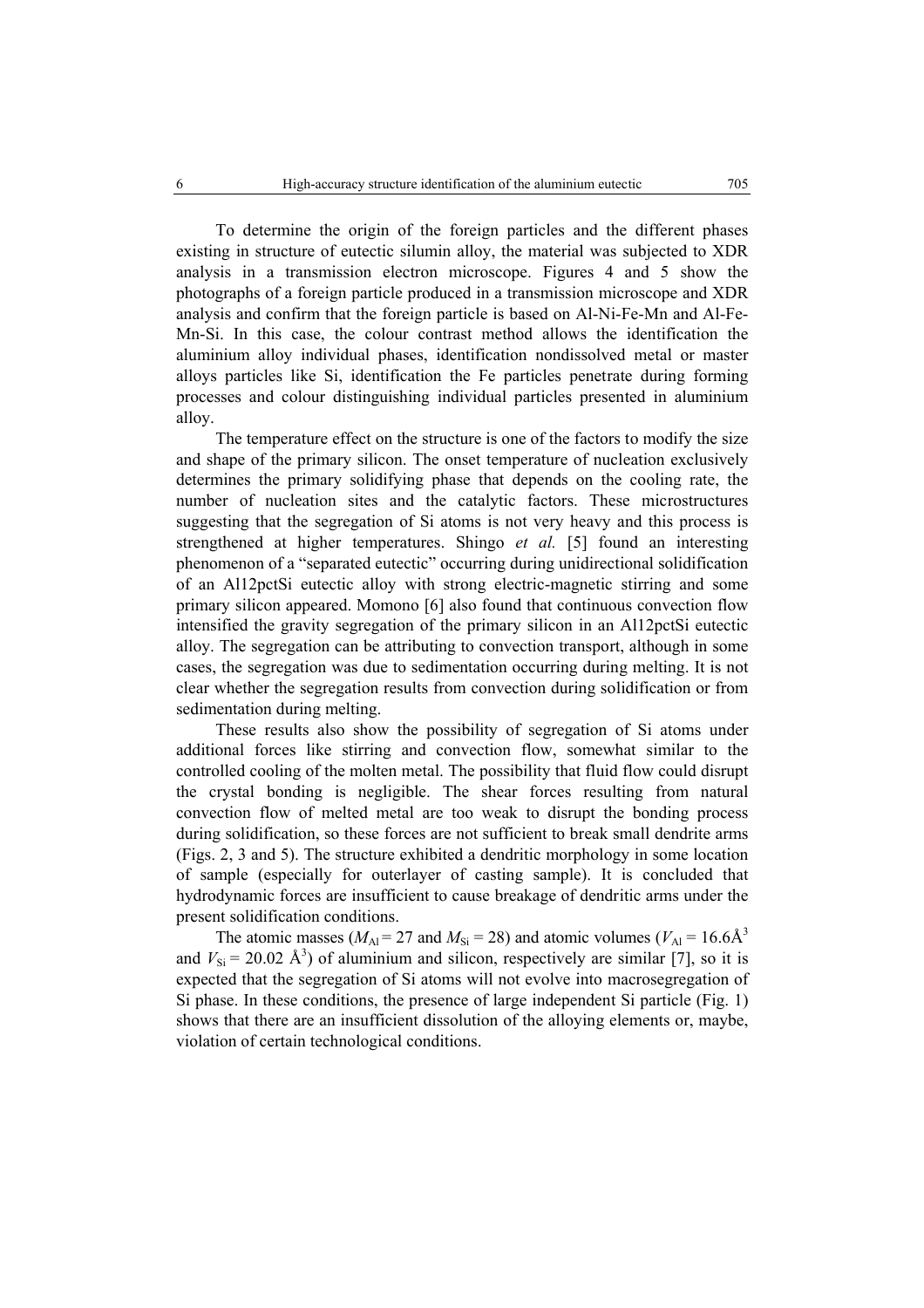

Fig. 4 – Scanning electron micrographs (Fig. 4a) of the cast structure of AlSi12CuMgNi alloy and the results of EDX analysis (Figs. 4b and 4c) confirm that the gray phases are based on AlNiFeMn and the black phases on AlSiMg.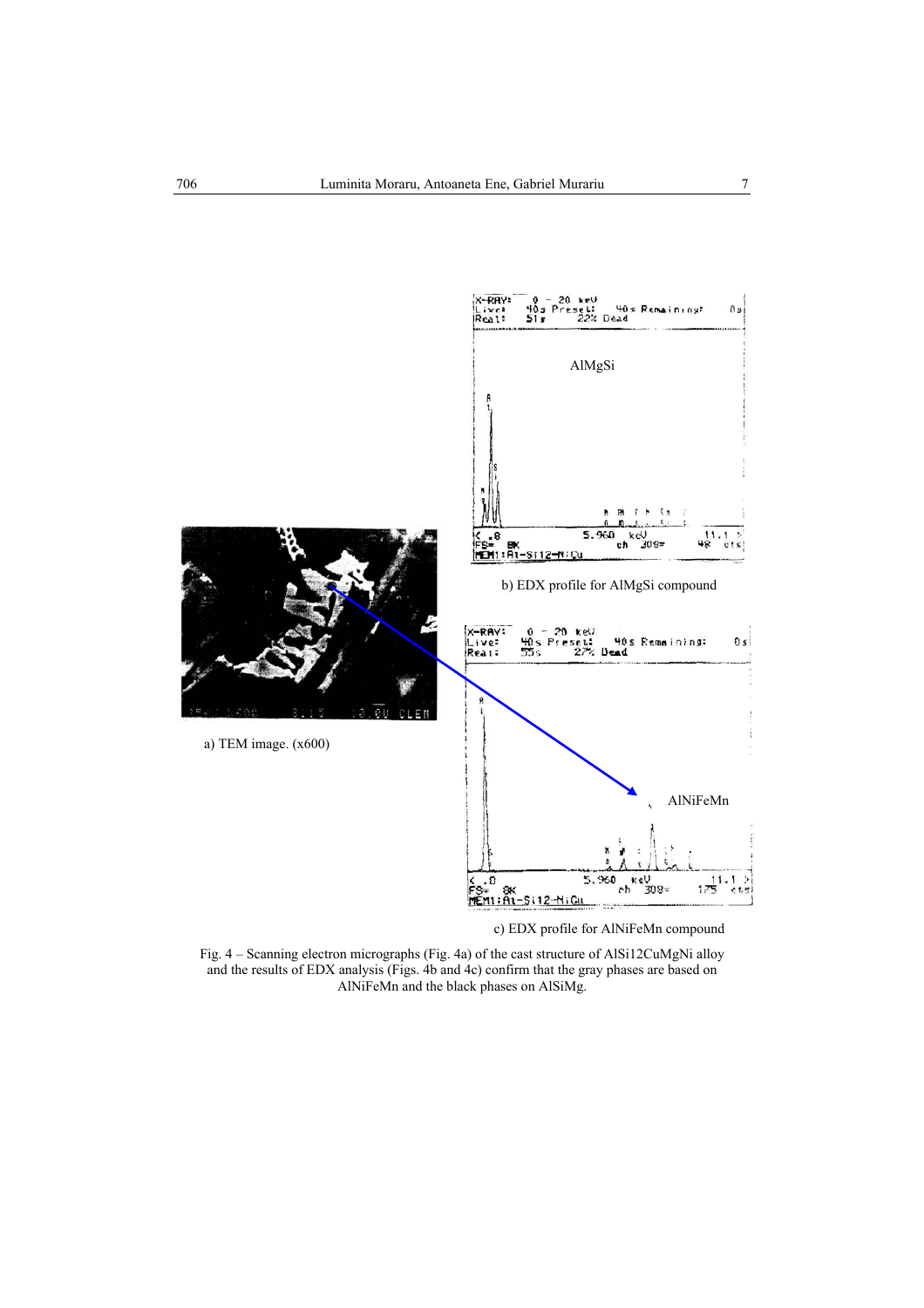

Fig. 5 – Gray zone shows a particle composes basic to AlFeMnSi phase.

Despite of their proximity in the periodic table and similar crystallographic system (both-cubic), the structural component of the cast Al-Si alloy represent two completely different materials from the point of view of mechanical properties.  $\alpha$ -Al solid solution has a ductile matrix and silicon particles are brittle precipitates. In Al crystals the atoms are connected whit metallic bonds. They change their relative position, in some range of displacement, without the loss of material compactness. In silicon crystals, the atomic bonds link the atoms. When internal stress surpasses the value of the cohesive forces in crystallographic planes, the bonds are broken without any atoms displacement and visible deformation. Also, the hard particles of the intermetallic phases can impinge on the mechanical properties of the materials, especially when containing iron (Figs. 2 and 3).

The morphology of the microstructural phase components influences very strongly their mechanical properties. The properties of the main structural components, such  $\alpha$ -Al solid solution, primary and eutectic silicon particles and the particles of the intermetallic phases containing impurities or alloying elements, play an important part in the process of the microcrackes initiation and propagation.

## **4. CONCLUSION**

The aim of this paper is to show how the colour metallography technique is proper to examine the structure of cast aluminium alloys. In this case, utilizing the colour metallography we can obtain more information about structure of aluminium alloys to comparing the classical method, it is enable to give better